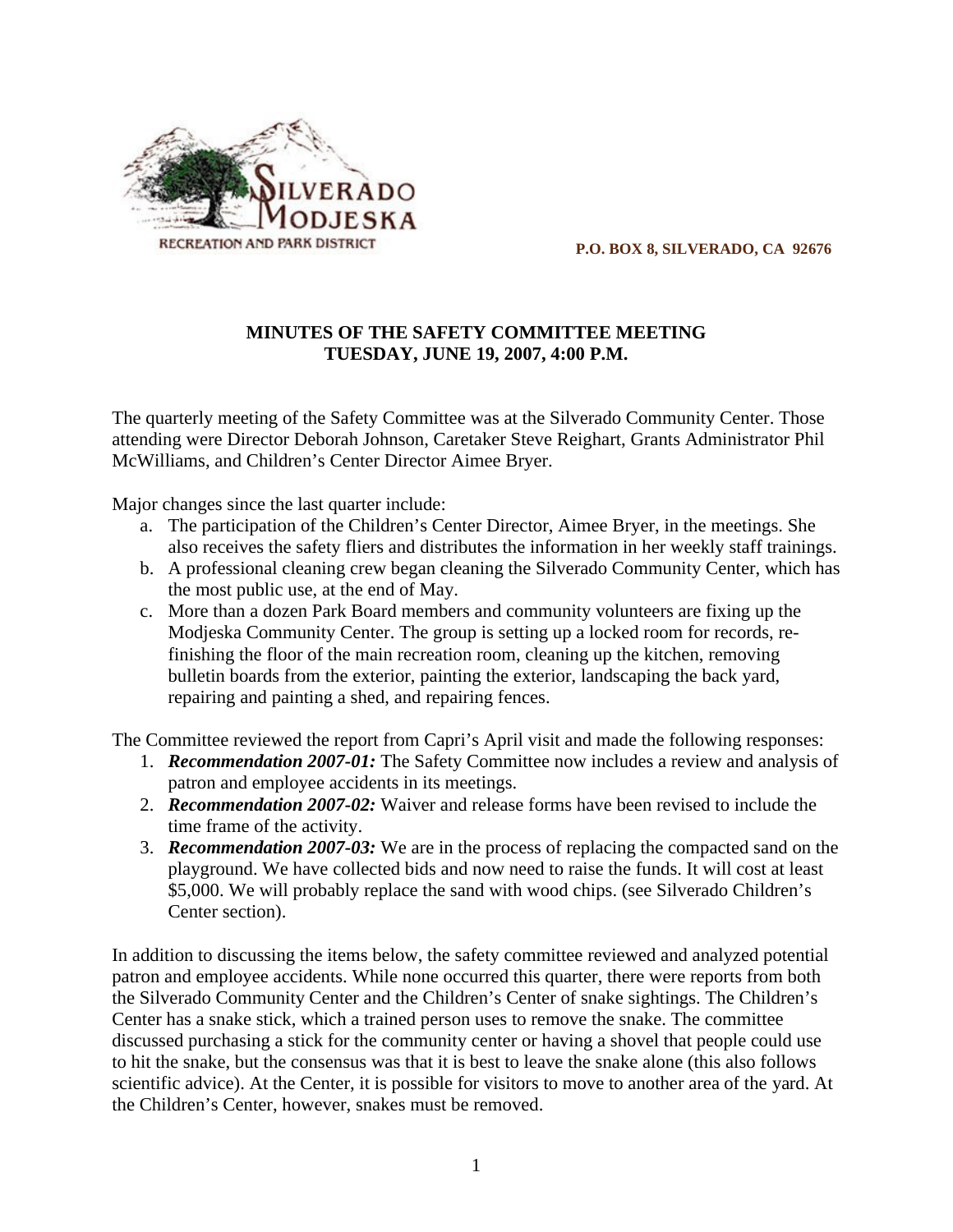Safety items from the previous meeting were discussed and new items were identified:

### **Silverado Community Center**

| <b>Item from Previous Month</b>           | <b>Status</b> | <b>Action</b>    | <b>Responsible</b> |
|-------------------------------------------|---------------|------------------|--------------------|
| Fence between community center and        | Done          | Fence re-aligned | Steve R            |
| caretaker's trailer is out of alignment.  |               | Concrete removed |                    |
| Concrete pushes up.                       |               |                  | Steve R            |
| Phone service in all three buildings will |               |                  |                    |
| be established through purchase of a      |               | New phones       |                    |
| cordless system.                          |               | installed        |                    |
| Repaired cracks in exterior stucco in     | Done          |                  | Phil M             |
| Bldg A                                    |               |                  |                    |
| Doors and locks squeak, hard to work      | Done          | Oiled            | Steve R.           |
| Ceiling tiles broken                      | Pending       | Replace tiles    | Steve R            |

New items brought up at the meeting included:

| <b>Item</b><br>New                                  | <sup>S</sup> tatus | Action | <b>Responsible</b> |
|-----------------------------------------------------|--------------------|--------|--------------------|
| Checking and<br><b>MSDS</b><br>sheets<br>. undatıng | Pending            |        | Phil M<br>TAT.     |

# **Silverado Park**

| <b>Item from Previous Month</b>        | <b>Status</b>                       | <b>Action</b>        | <b>Responsible</b> |
|----------------------------------------|-------------------------------------|----------------------|--------------------|
| The facia board on the exterior of the | Not done.                           | Will replace         | Steve R.           |
| restroom building is rotten.           |                                     |                      |                    |
| Restroom floors and doors need re-     | Pending                             | Will paint and       | Steve R            |
| painting. Switchplates need            |                                     | replace switchplates |                    |
| replacing.                             |                                     |                      |                    |
| Gopher holes                           | Done                                | Holes filled         | Phil M             |
| The playground surface is cracking.    | Installation<br>company is defunct. | Repair cracks.       | Phil M             |
|                                        | Working with                        |                      |                    |
|                                        | primary contractor                  |                      |                    |
|                                        | to fix.                             |                      |                    |
| Planters lack dirt—creating space into | Not done                            | Need to contact      | Steve R & Phil     |
| which a child could fall               |                                     | landscapers to fill  | M                  |
|                                        |                                     | planters             |                    |
| Oil gates                              | Done                                |                      | Steve R            |

| <b>New Item</b>                       | <b>Status</b> | <b>Action</b>       | <b>Responsible</b> |
|---------------------------------------|---------------|---------------------|--------------------|
| Replacing sprinkler heads with rotary | In process    | Will find several   | Phil M & Steve     |
| versions                              |               | heads to try before | R                  |
|                                       |               | ordering            |                    |
| 220 Volt electrical is wired through  | Fixed         | Re-wired            | Steve R            |
| timer switch                          |               |                     |                    |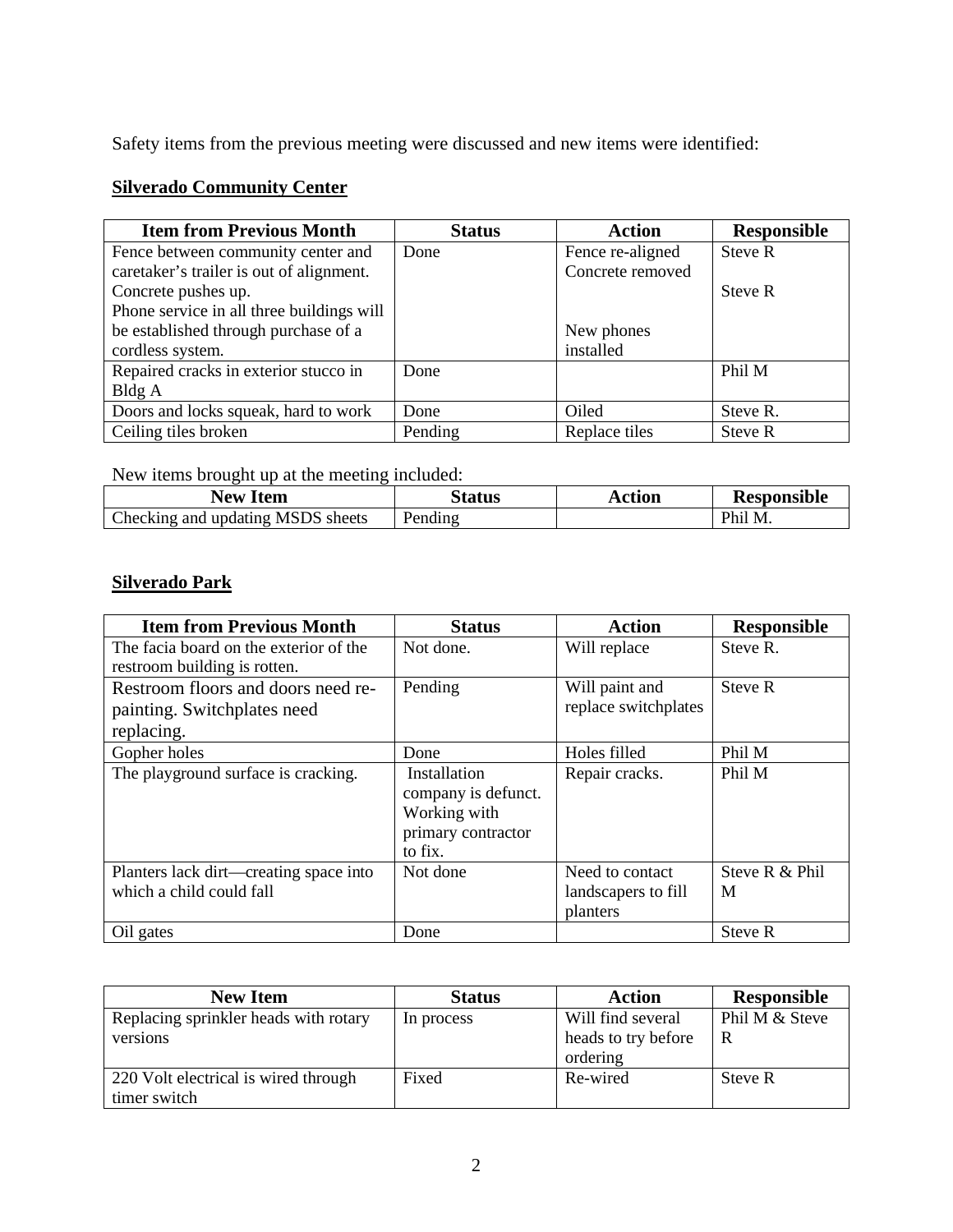| <b>New Item</b>                       | <b>Status</b> | <b>Action</b>        | <b>Responsible</b> |
|---------------------------------------|---------------|----------------------|--------------------|
| Add suggestion boxes so visitors can  | In process    | Need to order        | Debbie J.          |
| provide safety recommendations        |               | boxes—have           |                    |
|                                       |               | picked them out      |                    |
| Tennis ball stuffed in toilet again   | Fixed         | Remove ball          | Steve R            |
| Complaints about dog poop in park     | Done          | Two community        | Steve R            |
|                                       |               | members have         |                    |
|                                       |               | volunteered to clean |                    |
|                                       |               | it up                |                    |
| A vagrant set up a bed in a corner of | Done          | The bed has been     | Steve R            |
| the park                              |               | removed and the      |                    |
|                                       |               | situation addressed  |                    |
| Sprinklers have a wiring problem so   | In process    | Will run new wires   | Steve R            |
| they don't always work                |               | over top of bldg     |                    |

# **Modjeska Park:**

| <b>Item from Previous Month</b>         | <b>Status</b>       | <b>Action</b>   | <b>Responsible</b> |
|-----------------------------------------|---------------------|-----------------|--------------------|
| A suggestion box for the public will be | Not done            | Need to order   | Debbie J. &        |
| put up                                  |                     |                 | Steve R            |
| Picnic table is down to raw wood        | Pending             | Refinish table  | Steve R            |
| Excess brush around gazebo              | Under discussion by | Getting bids to | Phil M             |
|                                         | Board               | clear           |                    |
| Shed is dirty and needs repair          | Pending             | Clean & repair  | Steve R            |

No new items were identified.

# **Modjeska Community Center:**

| <b>Item from Previous Month</b>         | <b>Status</b>        | <b>Action</b>       | <b>Responsible</b> |
|-----------------------------------------|----------------------|---------------------|--------------------|
| The safety committee toured the center  | Partially complete   | Board & volunteers  | Debbie J           |
| and made a list of priorities for re-   |                      | spent 2 days        |                    |
| modelling/repairs. These included       |                      | cleaning $&$ doing  | Steve R            |
| installing door sweeps to prevent       |                      | minor repairs. More |                    |
| rodents and water from flowing under    |                      | extensive repairs   | Aimee B            |
| the doors, replacing cracked ceiling    |                      | are pending.        | (Children's        |
| tiles, replacing missing light fixtures |                      |                     | Center director)   |
| and repairing the shed out back.        |                      |                     |                    |
| Light near side door doesn't work       | Pending              | Repair light        | Steve R            |
| Add motion detector to exterior lights  | Pending              | Install detectors   | <b>Steve R</b>     |
| Fit doors more tightly                  | Pending              | Add door trim       | <b>Steve R</b>     |
| Windows don't work right                | Pending              | Repair windows      | Steve R            |
| Cabinets don't lock                     | Done                 | Locks installed     | Steve R            |
| Broken ceiling tiles                    | Pending              | Replace tiles       | Steve R            |
| Light over kitchen sink doesn't work    | Pending              | Fix light           | Steve R            |
| Shed needs repair                       | Cleaned and painted. | Fix shed            | Aimee B            |
|                                         | New floor installed  |                     |                    |
|                                         | Needs new door       |                     |                    |